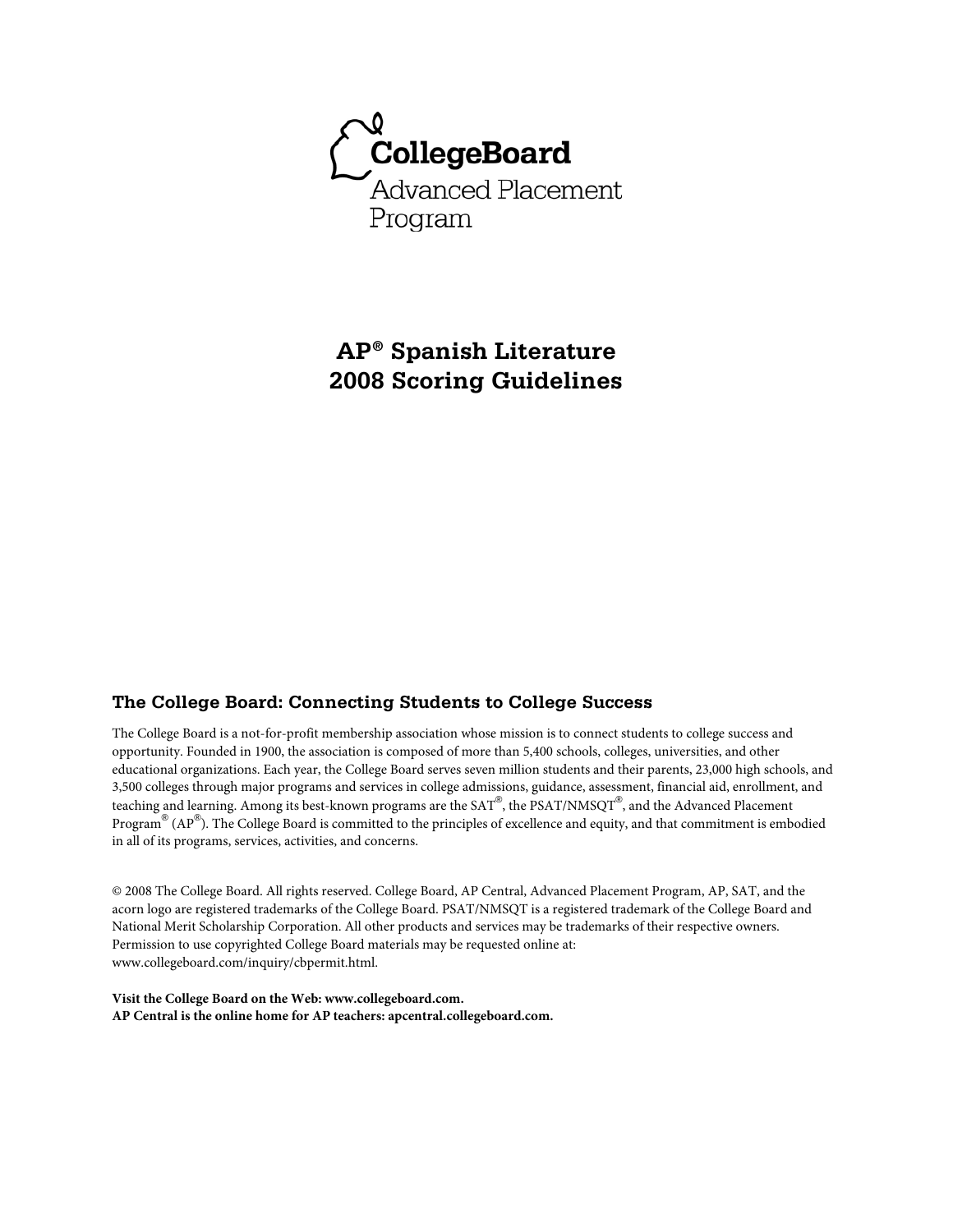# **Language Usage**

The AP Spanish Literature Exam tests the ability of students to write well-organized essays in correct and idiomatic Spanish. These scoring guidelines assess **the degree to which language usage effectively supports an on-task response to the question**. All the criteria listed below should be taken into account in categorizing the student's command of the written language as related to each literature question.

#### **5 Very Good Command**

- Infrequent, random errors in grammatical structures.
- Varied and accurate use of vocabulary.
- Control of the conventions of the written language (spelling, accents, punctuation, paragraphing, etc.).

#### **4 Good Command**

- Some errors in grammatical structures; however, these do not detract from the overall readability of the essay/response.
- Appropriate use of vocabulary.
- Conventions of the written language are generally correct (spelling, accents, punctuation, paragraphing, etc.).

#### **3 Adequate Command**

- Frequent grammatical errors, but essay/response is comprehensible.
- Limited vocabulary.
- May have numerous errors in spelling and other conventions of the written language.

## **2 Weak Command**

- Serious grammatical errors that force a sympathetic reader to supply inferences.
- Very limited and/or repetitive vocabulary.
- Pervasive errors in the conventions of the written language.

## **1 Inadequate Command**

- Constant grammatical errors that render comprehension difficult.
- Insufficient vocabulary and control of the conventions of the written language.

#### **0 No Credit**

• Unintelligible, written in English, or off task.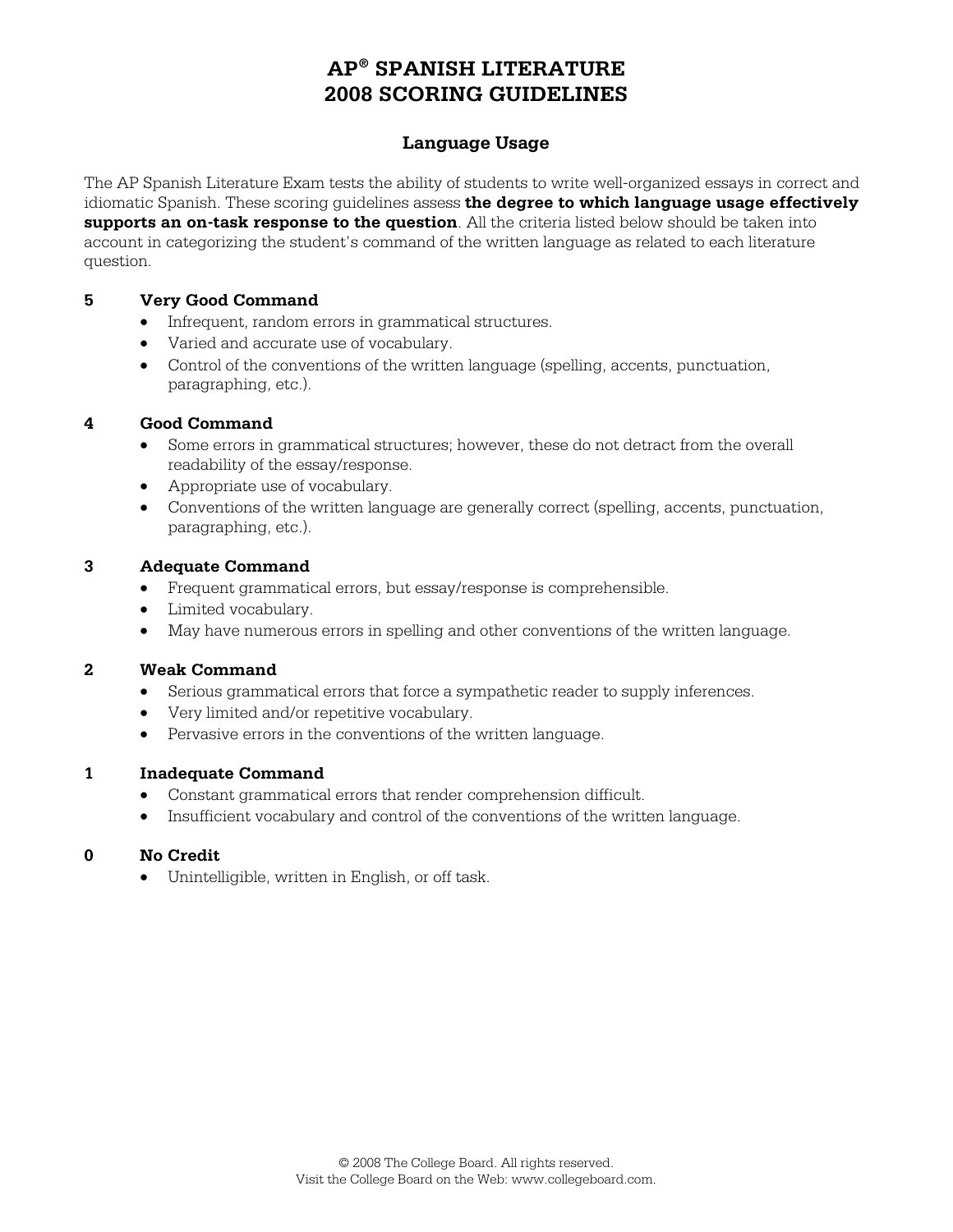# **Question 1: Poetry Analysis**

#### **9 Demonstrates Superiority**

- A very well-developed essay that clearly and thoroughly **analyzes** how the theme of maternal love is presented in the poem.
- Accurately discusses how poetic language and devices are used in the poem to communicate this theme.
- Commentary is supported with specific textual references.
- Demonstrates insight; may show originality.
- Virtually no irrelevant or erroneous information.
- Reader has no doubt that the student possesses an insightful understanding of the poem and the question.

#### **7–8 Demonstrates Competence**

- A well-developed essay that **analyzes** the presentation of maternal love in the poem.
- Textual analysis outweighs description and paraphrasing.
- Discusses how poetic language and devices are used in the poem to communicate this theme.
- Commentary is supported with specific textual references.
- The reader may have to make some inferences because the essay is not always sufficiently explicit.
- May contain some errors, but these do not undermine the overall quality of the essay.
- The essay must include some treatment of the poetic language and devices used in the poem to merit a score of 7.

#### **5–6 Suggests Competence**

- Student basically understands the question and the poem, but the essay is not well focused or developed.
- Description and paraphrasing outweigh textual analysis.
- Erroneous and/or repetitive statements may intrude and weaken the overall quality of the essay.
- May require significant inferences because the response is not always explicit.
- An essay that does not address poetic language and devices must be good to merit a score of 5.

-------------------------------------------------------------------------------------------------------------------------------

## **3–4 Suggests Lack of Competence**

- Essay is so general as to suggest that the student has not adequately understood the question and/or the poem.
- Poorly organized essay; focus wanders; comments are sketchy.
- May consist almost entirely of paraphrasing.
- Irrelevant statements may predominate.
- May contain major errors of interpretation that detract from the overall quality of the essay.

#### **1–2 Demonstrates Lack of Competence**

- Essay is chaotic, confused, or incorrect.
- The response demonstrates that the student has not understood the question or the poem.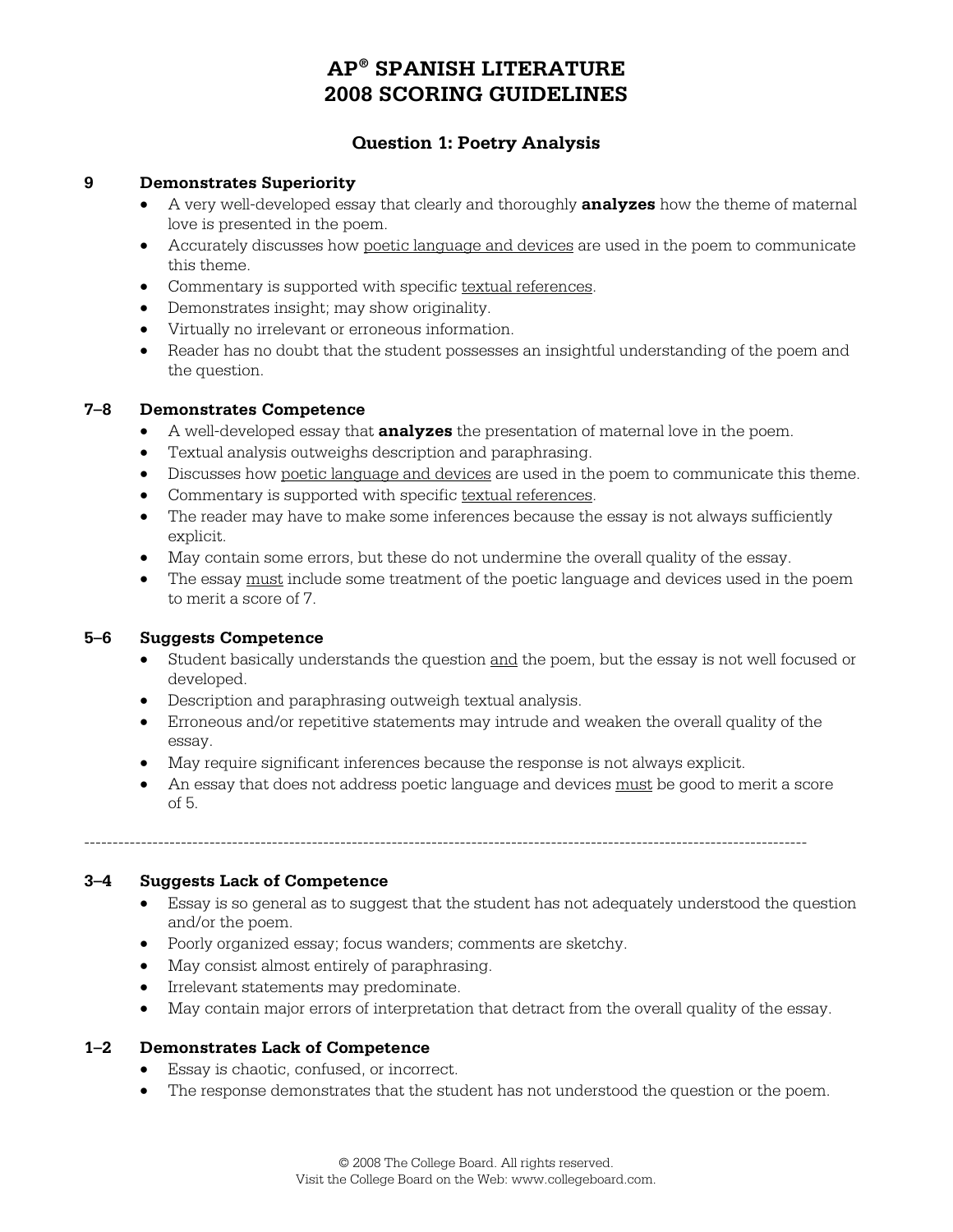# **Question 1: Poetry Analysis (continued)**

#### **0 No Credit**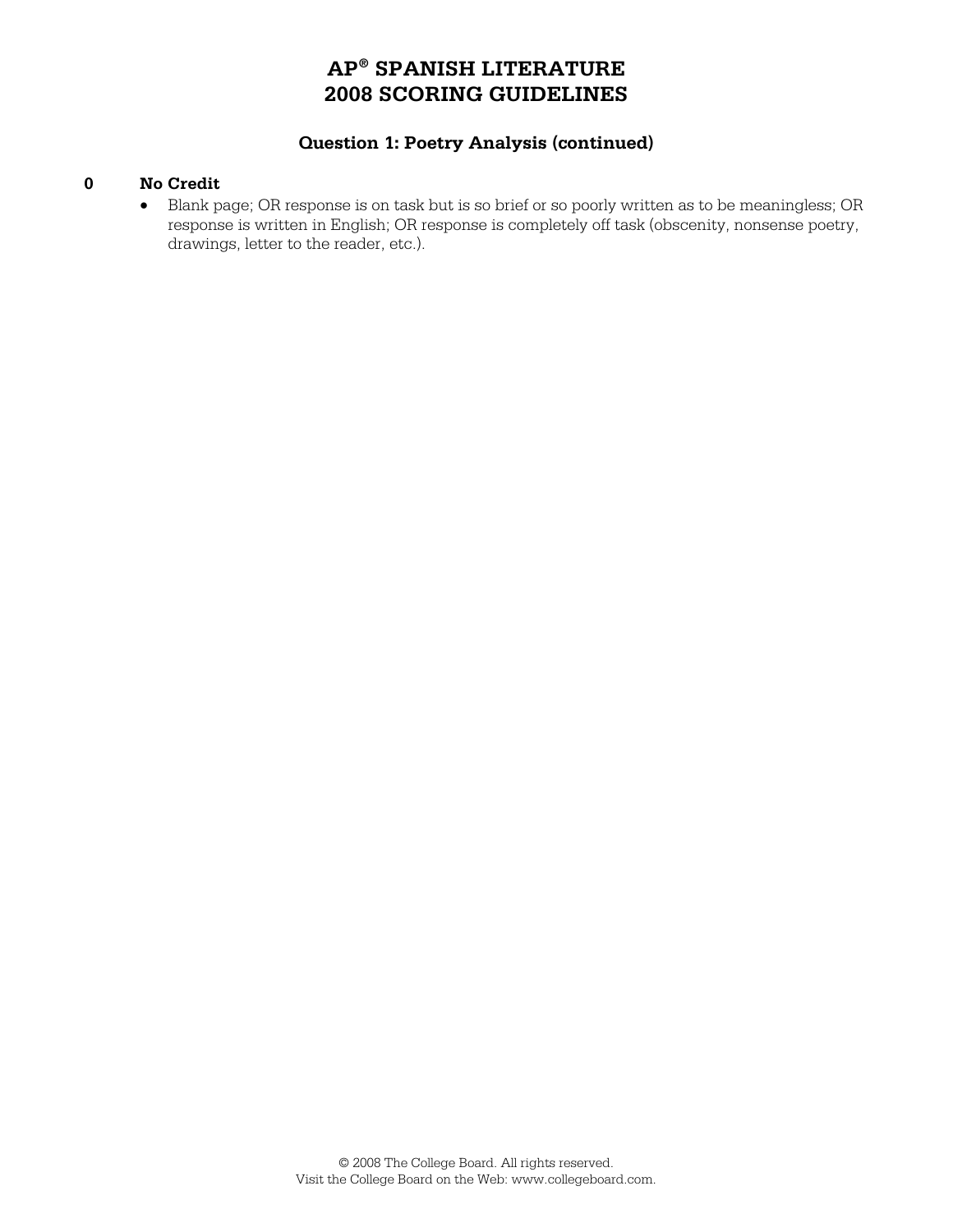# **Question 2: Thematic Analysis**

#### **9 Demonstrates Superiority**

- A very well-developed essay that convincingly and explicitly **analyzes** the theme of identity in the work selected.
- Analyzes appropriate examples from the chosen text to support the response.
- Demonstrates insight; may show originality.
- Virtually no irrelevant or erroneous information.

#### **7–8 Demonstrates Competence**

- A well-developed essay that convincingly **analyzes** the theme of identity in the work selected.
- Analysis predominates; any plot summary or description serves to support the analysis.
- Provides appropriate examples from the chosen text to support the response.
- May reveal some insight or originality.
- The reader may need to make some inferences because the response is not always sufficiently explicit.
- May contain some erroneous information, but errors do not significantly affect the overall quality of the essay.

#### **5–6 Suggests Competence**

- Attempts to analyze the theme of identity in the work selected, but commentary is relatively superficial.
- Plot summary predominates.
- Student basically understands the question and the text, but the essay is not always well focused or sufficiently developed.
- May contain errors of fact or interpretation that detract from the overall quality of the essay.
- May require significant inferences because the response is not always explicit.

-------------------------------------------------------------------------------------------------------------------------------

# **3–4 Suggests Lack of Competence**

- Essay suggests that the student has not adequately understood the question and/or the text.
- Essay is poorly organized; focus wanders; comments are sketchy.
- May consist almost entirely of plot summary.
- Irrelevant comments may predominate.
- Possibly a prepared overview of the text or author with limited connection to the question.
- May contain major errors that weaken the overall quality of the essay.

#### **1–2 Demonstrates Lack of Competence**

- Essay is chaotic, confused, or incorrect.
- The response demonstrates a lack of understanding of the question or unfamiliarity with the work chosen.

#### **0 No Credit**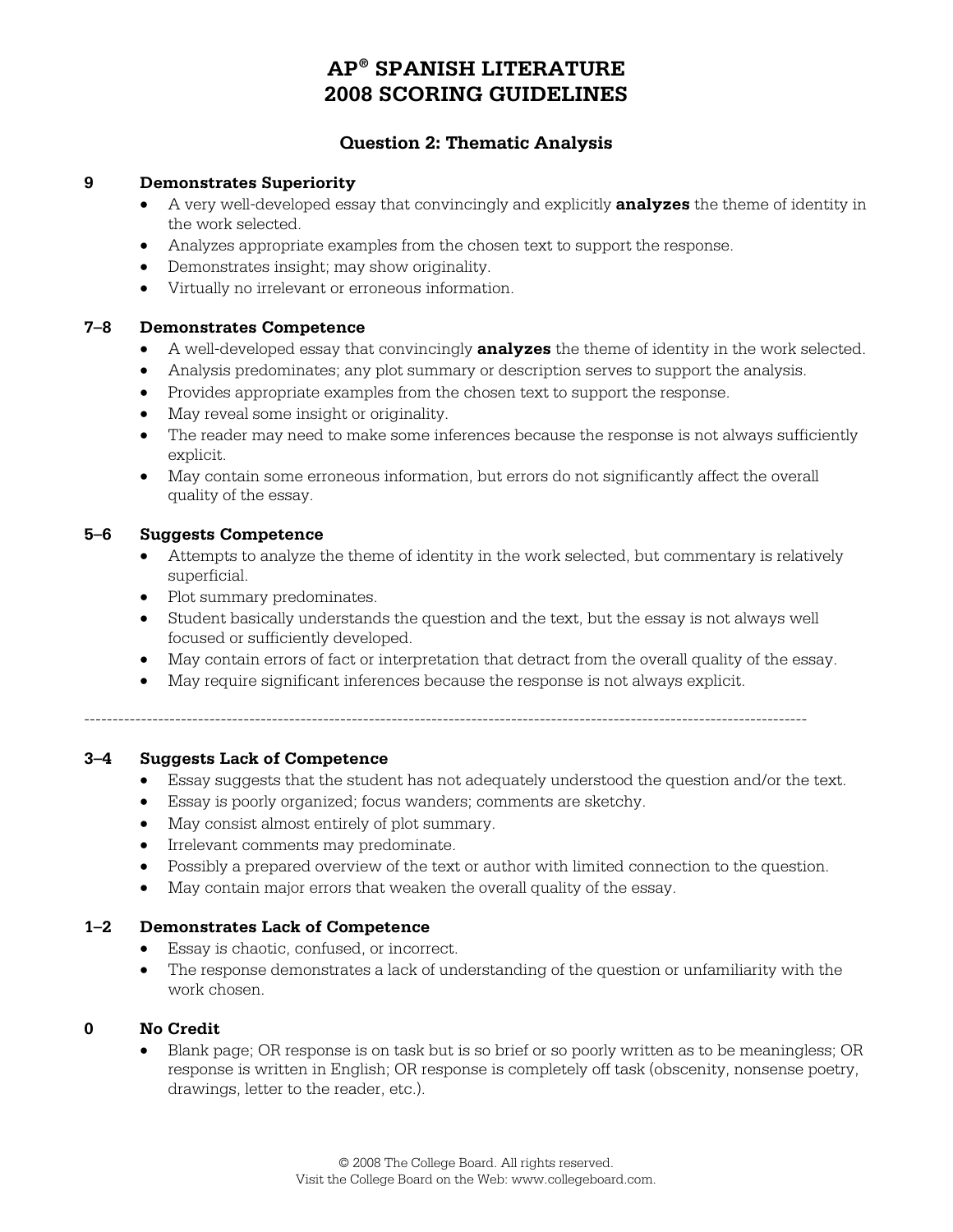# **Question 3(a): Text Analysis**

#### **5 Demonstrates Superiority**

- Clear and accurate analysis of the importance of names and titles in the passage cited.
- Organization contributes to the quality of the response.
- Virtually no irrelevant or erroneous commentary.
- May show insight or originality.
- Reveals an exceptional understanding of the importance of names and titles in the passage.

#### **4 Demonstrates Competence**

- Some analysis of the importance of names and titles in the passage cited.
- May contain some errors of fact or interpretation, but the overall quality of the response is not significantly affected.
- There may be some ambiguity or incompleteness, but the response clearly demonstrates competence.

#### **3 Suggests Competence**

- Basically understands and addresses the question and the passage cited.
- Attempts to analyze the importance of names and titles that appear in the passage.
- Errors, ambiguity, and/or incompleteness detract from the quality of the answer.
- Paraphrasing may predominate; relatively superficial commentary.
- Reader may have to make some inferences.

-------------------------------------------------------------------------------------------------------------------------------

#### **2 Suggests Lack of Competence**

- Student has not adequately understood the question and/or the passage cited.
- May not address the importance of names and titles that appear in the passage.
- May contain irrelevant comments or significant errors.
- Possibly a prepared overview of Cervantes or *El ingenioso hidalgo don Quijote de la Mancha*.
- The reader is forced to make significant inferences.

## **1 Demonstrates Lack of Competence**

- Incomprehensible, incorrect, or fails to address the question in any meaningful way.
- May consist entirely of paraphrasing or plot summary.
- Does not address the importance of names and titles in the passage cited.

## **0 No Credit**